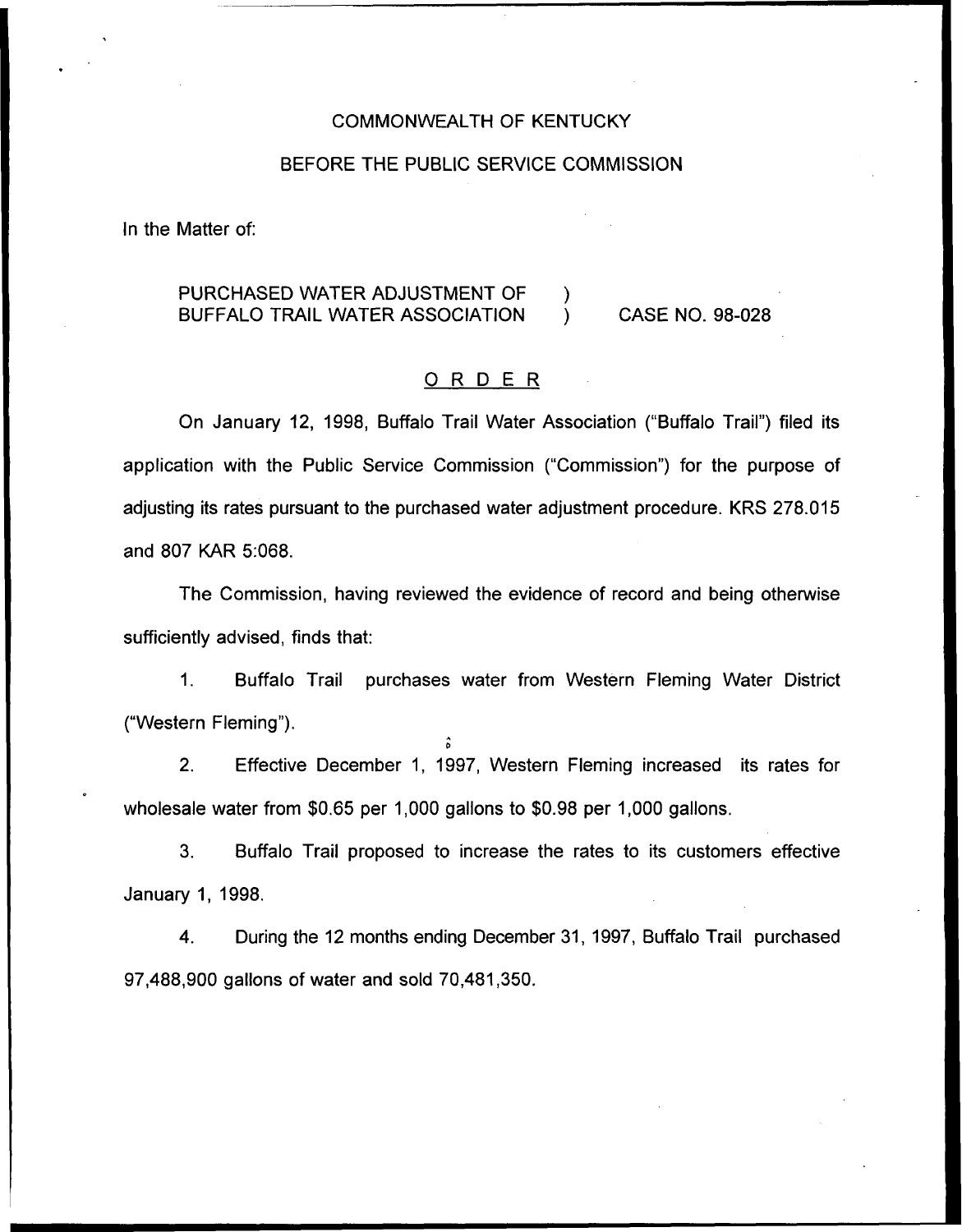5. Buffalo Trail's calculations are correct and show an increase in purchased water cost of \$32,171.33, resulting in a purchased water adjustment of \$0.46 per 1,000 gallons. Based on an average monthly usage of 5,000 gallons, the average bill of Buffalo Trail's customers would increase \$2.30 from \$33.30 to \$35.60 or 6.9 percent.

6. The purchased water adjustment of \$0.46 per 1,000 gallons and the rates in Appendix A, attached hereto and incorporated herein, are fair, just, and reasonable and should be approved.

IT IS THEREFORE ORDERED that:

 $\mathbf{1}$ . The purchased water adjustment of \$0.46 per 1,000 gallons and the rates in Appendix A are hereby approved for services rendered on and after January 1, 199S.

2. Buffalo Trail's proposed tariff is approved.

3. Within 30 days of the date of this Order, Buffalo Trail shall file verification that the notice to its customers has been given.

Done at Frankfort, Kentucky, this 11th day of February, 1998.

PUBLIC SERVICE COMMISSION

Chairman

Vice Chairman

C⁄ommis**g**ion

**ATTEST:**